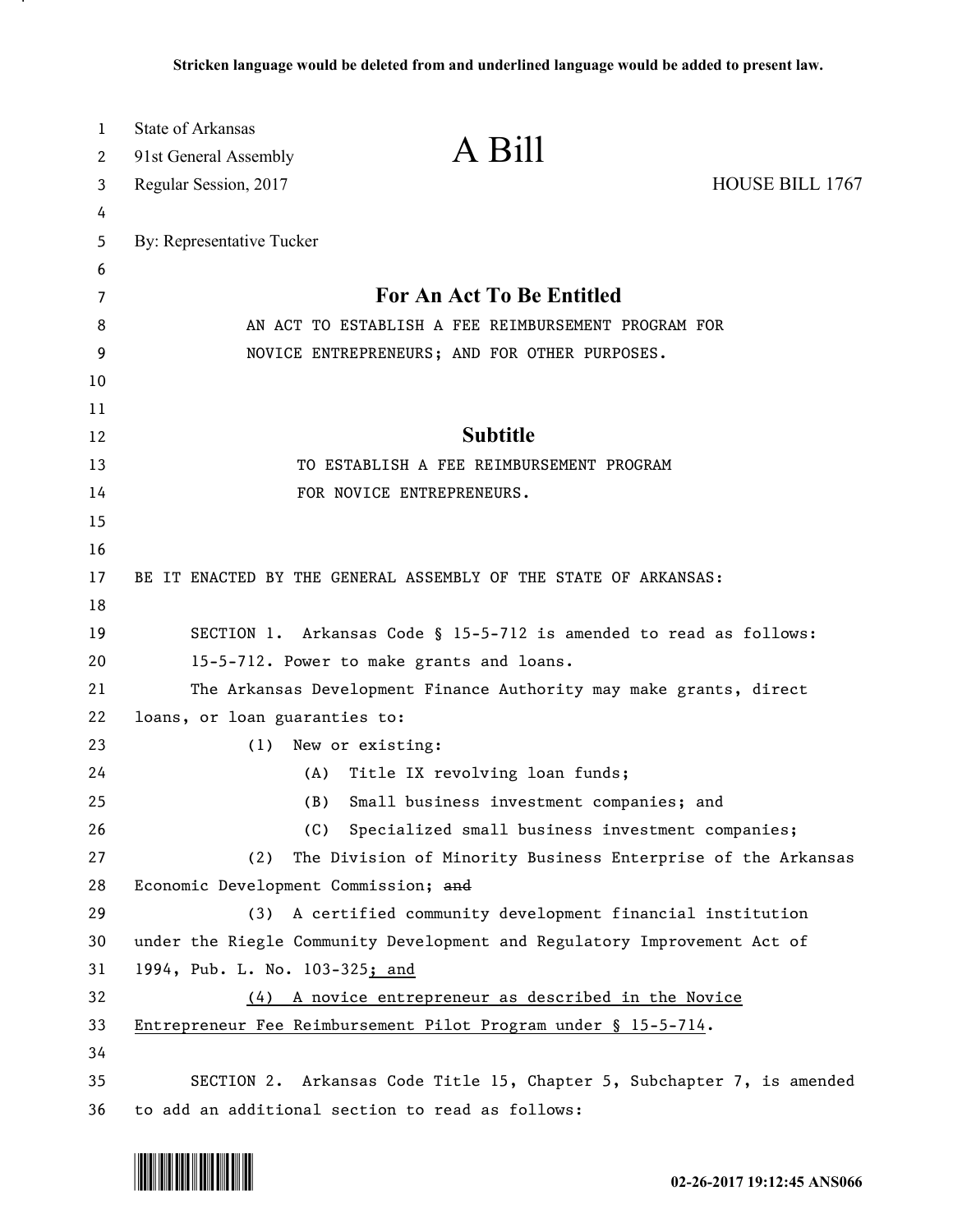| 1              | 15-5-714. Novice Entrepreneur Fee Reimbursement Pilot Program.               |
|----------------|------------------------------------------------------------------------------|
| $\overline{c}$ | There is created a program to be known as the "Novice Entrepreneur<br>(a)    |
| 3              | Fee Reimbursement Pilot Program".                                            |
| 4              | The program shall be developed, implemented, and administered by<br>(b)      |
| 5              | the Arkansas Development Finance Authority.                                  |
| 6              | The purpose of the program is to encourage and assist novice<br>(c)          |
| 7              | entrepreneurs by providing reimbursement of state filing fees, permit fees,  |
| 8              | or licensing fees associated with the formation of a small business in this  |
| 9              | state.                                                                       |
| 10             | (d) As used in this section, "novice entrepreneur" means an individual       |
| 11             | starting a new small business and who meets the eligibility criteria         |
| 12             | established by the authority for the program.                                |
| 13             | $(e)(1)$ The authority shall promulgate rules in accordance with the         |
| 14             | Arkansas Administrative Procedure Act, § 25-15-201 et seq., to establish     |
| 15             | criteria for the review and approval of applications for the program.        |
| 16             | (2) The eligibility criteria to be developed by the authority                |
| 17             | described in subdivision (e)(1) of this section shall include without        |
| 18             | limitation:                                                                  |
| 19             | (A) Priority to female and minority applicants; and                          |
| 20             | (B)<br>A method for selecting first-time small business                      |
| 21             | owners.                                                                      |
| 22             | (f) A novice entrepreneur shall apply to the authority, using the form       |
| 23             | prescribed by the authority, before the formation of the small business for  |
| 24             | which the novice entrepreneur seeks reimbursement of the state filing fees,  |
| 25             | permit fees, or licensing fees.                                              |
| 26             | (g) Any reimbursements under this section shall be provided in the           |
| 27             | manner determined by the authority.                                          |
| 28             | (h) The total reimbursement amount provided by the authority under           |
| 29             | this section shall not exceed two hundred fifty thousand dollars (\$250,000) |
| 30             | per fiscal year.                                                             |
| 31             |                                                                              |
| 32             | TEMPORARY LANGUAGE. DO NOT CODIFY.<br>SECTION 3.<br>Novice Entrepreneur      |
| 33             | Fee Reimbursement Pilot Program - Report.                                    |
| 34             | (a)(1) On or before December 15, 2018, the Arkansas Development              |
| 35             |                                                                              |
|                | Finance Authority shall review the effectiveness of the Novice Entrepreneur  |

2 02-26-2017 19:12:45 ANS066